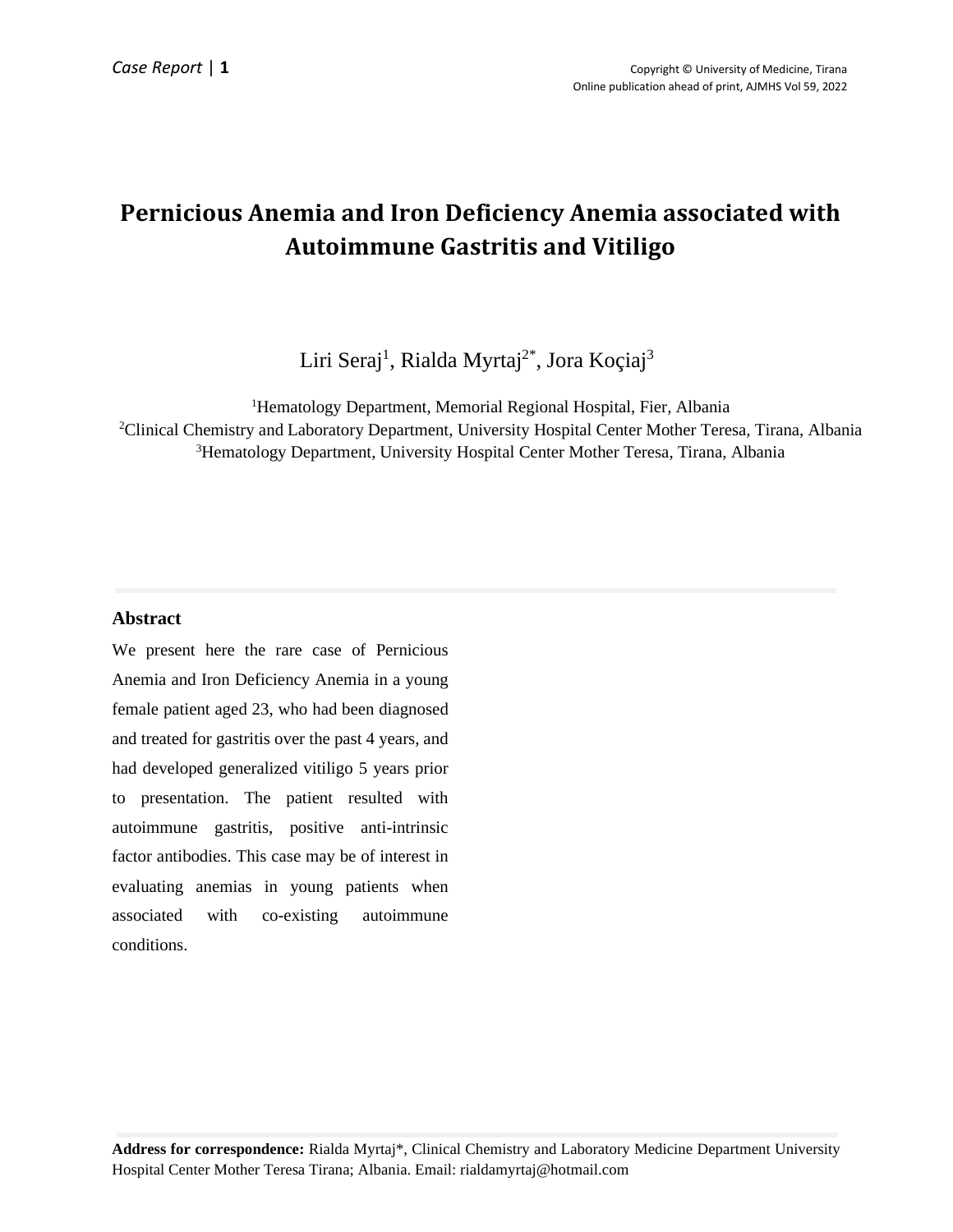#### **CASE REPORT**

A young female patient aged 23, uniparous, presents at the outpatients' clinic on September 2019, with signs of an anemic syndrome which included: hair loss, palpitations, weakness, loss of concentration. She also complained of mild numbness on the tips of her fingers involving hands and feet. The patient referred she developed generalized vitiligo by the age of 18. She referred she had been diagnosed and treated for gastritis over the last 4 years. She referred she had been anemic for years, tried many oral iron formulas with no apparent results, while experiencing various gastro-intestinal side effects. Her menstruations pattern was normal.

On clinical examination the patient had generalized vitiligo with asymmetrical depigmented patches around both her eyes, her nose sides and the left side of the mouth, her neck, both her hands, on the right side of the chest, and on both legs involving feet and knee area; pale mucosae; brittle nails; hair loss; no marked hepatosplenomegaly; normal cardiac and pulmonary tests.

On presentation the hematologic values were: white blood cells 2300/  $\mu$ L, red blood cells 3.820.000/µL, hemoglobin 10.1g/dL, hematocrit 31%, mean corpuscular volume 90fL, mean corpuscular hemoglobin 25.8pg, platelets 160.000/ µL. Ferritin level resulted 7.829 ng/mL, Folic Acid level was 2.375 ng/mL, Vitamin B12 level was 159.2pg/mL. The patient's endoscopy resulted in atrophic gastritis. Anti-intrinsic factor antibodies were evaluated and resulted positive.

Therefore, a diagnosis of autoimmune gastritis (AIG) was made, pernicious anemia (PA), iron deficiency anemia (IDA), associated with generalized autoimmune vitiligo. The decision to start iv iron sucrose was made, and intramuscular vitamin B12 injections, as well as oral folic acid and vitamin B6 was given to the patient. Follow up of the patient is done every 8 weeks with complete blood counts, ferritin level, as well as folic acid and B12 levels.

The patient continues taking monthly intramuscular injection of 1000mcg vitamin B12, while continuing on folic acid and vitamin B6 orally, 1 tablet per day respectively. She will be injected 200mg of iron sucrose every 8 weeks to reduce the risk of developing iron deficiency.

## **DISCUSSION**

Vitiligo is a long-term condition where pale white patches develop on the skin. It is caused by the lack of melanin, a pigment in the skin (1).

The frequencies of six autoimmune disorders were found to be significantly elevated in vitiligo probands which included amongst others pernicious anemia, and inflammatory bowel disease (2). Our patient had generalized vitiligo, autoimmune gastritis, pernicious anemia which supports the high frequency of concomitant autoimmune disorders in vitiligo patients.

As a histopathologic entity Atrophic Gastritis is characterized by chronic inflammation of the gastric mucosa, accompanied by loss of the gastric glandular cells and replacement by intestinal-type epithelium, pyloric-type glands,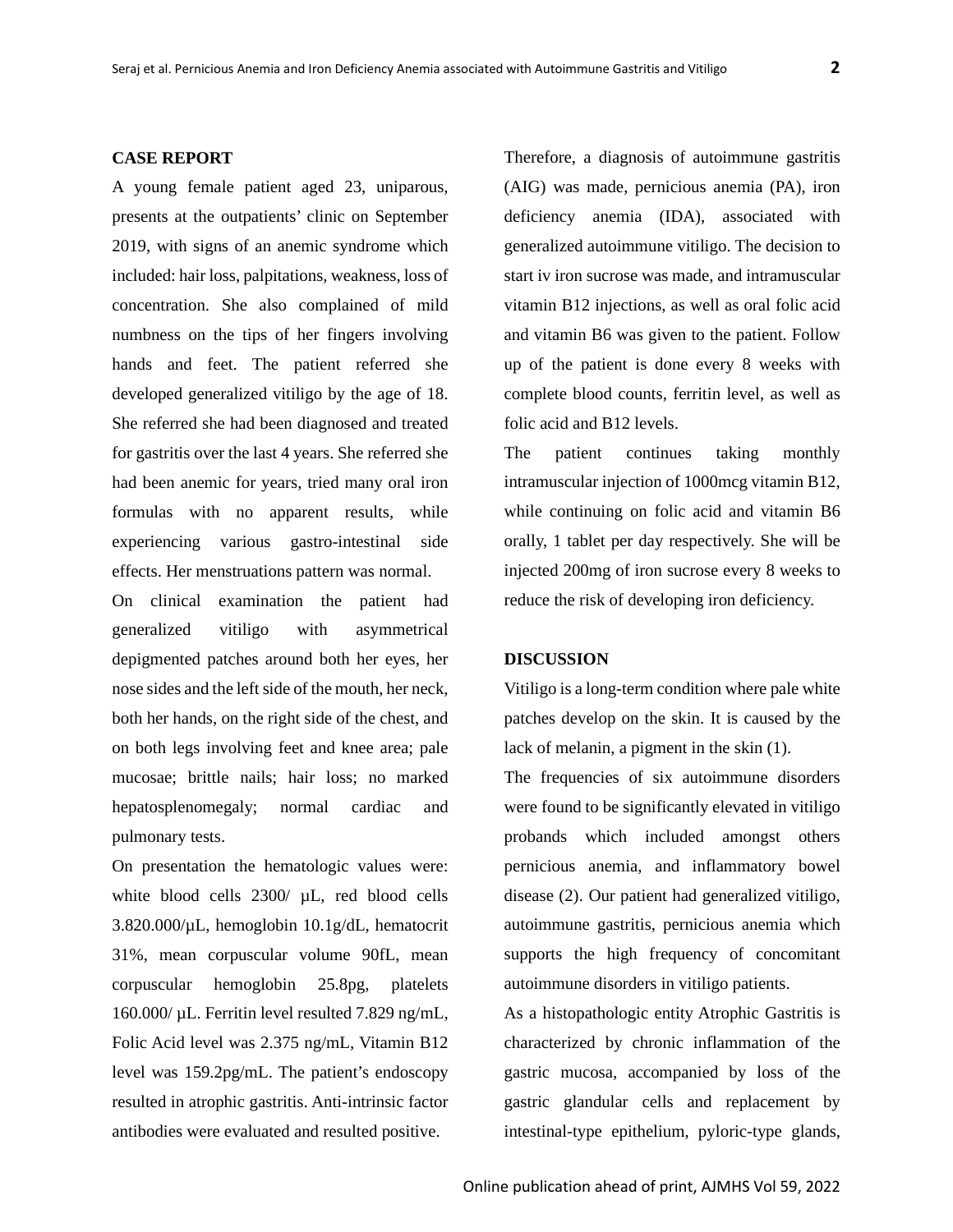and fibrous tissue (3). Due to extensive loss of parietal cell mass and anti-intrinsic factor antibodies, individuals with autoimmune gastritis may develop pernicious anemia (4).

The term "achylia gastrica'' derived from abnormal gastric secretin in patients with AIG (5,6). A reduced iron uptake was found by Cook et al., who evaluated the absorption of dietary non-heme iron in controls vs. AIG patients (19.8 vs. 35 %) (7). On the other hand, AIG patients are largely refractory to oral iron therapy (8,9). The likely causes of iron deficiency in AIG are: decreased uptake of inorganic iron due to missing reduction of ferric iron, missing degradation of iron–protein complexes as a result of lack of gastric acid, and reduced levels of ascorbic acid (10).

Vitamin B12 deficiency in AIG is not only due to loss of intrinsic factor if parietal cells are destroyed, but is also caused by loss of gastric acid, which, on the other hand, is needed for the release of the vitamins from food sources (10). Our patient had previously been treated orally with iron formulas with no significant improvement. She developed IDA and PA years after being diagnosed with vitiligo and gastritis, which turned out to be autoimmune.

Although AIG impairs both iron and vitamin B12 uptake, iron deficiency will be found at a younger age and many years before the development of pernicious anemia (8), as in younger (premenopausal) woman menstrual blood loss (and pregnancies) is an additional burden to iron metabolism. This is supported by results of

several epidemiologic studies (8,11,12,13). Our patient referred she had had anemia for years, she had given birth once, while her menstruation pattern showed no excessive blood loss.

Pernicious anemia is a rather late finding in AIG and diagnosed mainly in elderly patients (8). The prevalence of PA in young <30 years is 4% (14). Due to the fact that our patient is young, we suggest that in the findings of autoimmune diseases in young patients with anemia, gastrointestinal autoimmune diseases should be ruled out.

Endoscopy is regarded as the gold standard investigation for diagnosis of AIG (10). AIG is deemed as a risk factor for the development of gastric carcinoma and carcinoids while presence of PA increases the risk further (15). The patient was advised to undergo endoscopic surveillance with biopsy every 3 years as per European MAPS (Management of Precancerous Conditions and Lesions in the Stomach) guidelines (16).

Although some patients with gastrointestinal tract diseases may respond to oral iron supplementation, recent evidence from clinical studies and clinical experience supports that IV iron repletion is preferable (17). IV iron is more efficacious than oral iron in gastrointestinal tract diseases, because of low iron absorption from the GI tract and lower adherence to oral therapy (18).

#### **CONCLUSIONS**

As AIG and PA are often under-diagnosed entities, while evaluating a patient with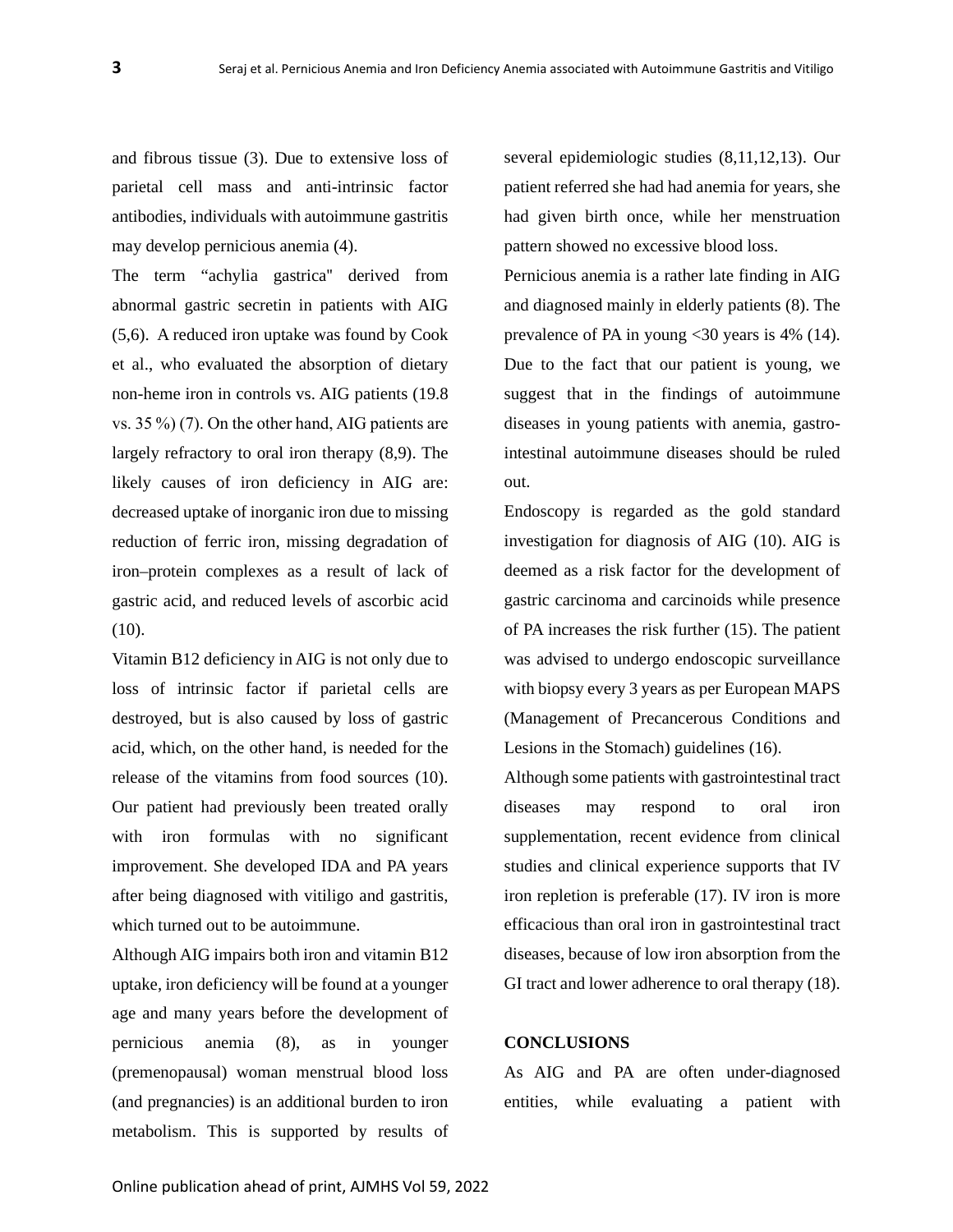autoimmune disorders it is crucial to search for co-existence of any other autoimmune disorders. We suggest that young patients, under 30 years of age, who present with vitiligo or any other autoimmune disorder, and develop anemia, PA should be ruled out. We suggest that any patient presenting with vitiligo should be monitored long term for the development of PA, as well as other autoimmune disorders.

We conclude that oral iron therapy ought to not be regarded as a possible treatment when dealing with autoimmune disorders. Instead, we suggest iv iron therapy as the only IDA treatment in autoimmune patients involving gastrointestinal tract. Follow up must not exceed 8 weeks, with ferritin level and CBC checks, in order to keep anemia under control. Thus, we suggest maintenance iv iron therapy every 8 weeks.

**Acknowledgements**: None declared.

**Conflict of Interest Statement**: The authors declare that they have no conflict of interest.

### **REFERENCES**

1.Vitiligo;

https://www.nhs.uk/conditions/vitiligo/

2. Asem A, Pamela R. F, Anthony T, Dorothy C. B, Richard A. S. Epidemiology of Vitiligo and Associated Autoimmune Diseases in Caucasian Probands and Their Families. Pigment Cell& Melanoma Research 2003;16,3; 208-2014.

3. Crafa P, Russo M, Miraglia C, et al. From Sidney to OLGA: an overview of atrophic gastritis. Acta Biomed 2018; 89(8-S):93-9.

4. Rodriguez-Castro KI, Franceschi M, Miraglia C, et al. Autoimmune diseases in autoimmune atrophic gastritis. Acta Biomed 2018; 89(8- S):100-3.

5. Faber K. Achylia gastrica mit Anamie. Med Klin 1909; 5:1310–1325.

6. Hershko C, Patz J, Ronson A. The anemia of achylia gastrica revisited. Blood Cells Mol Dis 2007;39(2):178–183.

7. Cook JD, Brown GM, Valberg LS. The effect of Achylia Gastrica on iron absorption. J Clin Invest 1964; 43:1185–1191.

8. Hershko C, et al. Role of autoimmune gastritis, Helicobacter pylori and celiac disease in refractory or unexplained iron deficiency anemia. Haematologica 2005;90(5):585–595.

9. Annibale B, et al. Gastrointestinal causes of refractory iron deficiency anemia in patients without gastrointestinal symptoms. Am J Med 2001;111(6):439–445.

10. Kulnigg-Dabsch, Stefanie. "Autoimmune gastritis." "Autoimmungastritis." Wiener medizinische Wochenschrift 1946; 2016;166,13- 14: 424-430.

11. Dickey W, Kenny BD, McMillan SA, Porter KG, McConnell JB Gastric as well as duodenal biopsies may be useful in the investigation of iron deficiency anaemia. Scand J Gastroenterol 1997; 32(5):469-72.

12. Annibale B, et al. Gastrointestinal causes of refractory iron deficiency anemia in patients